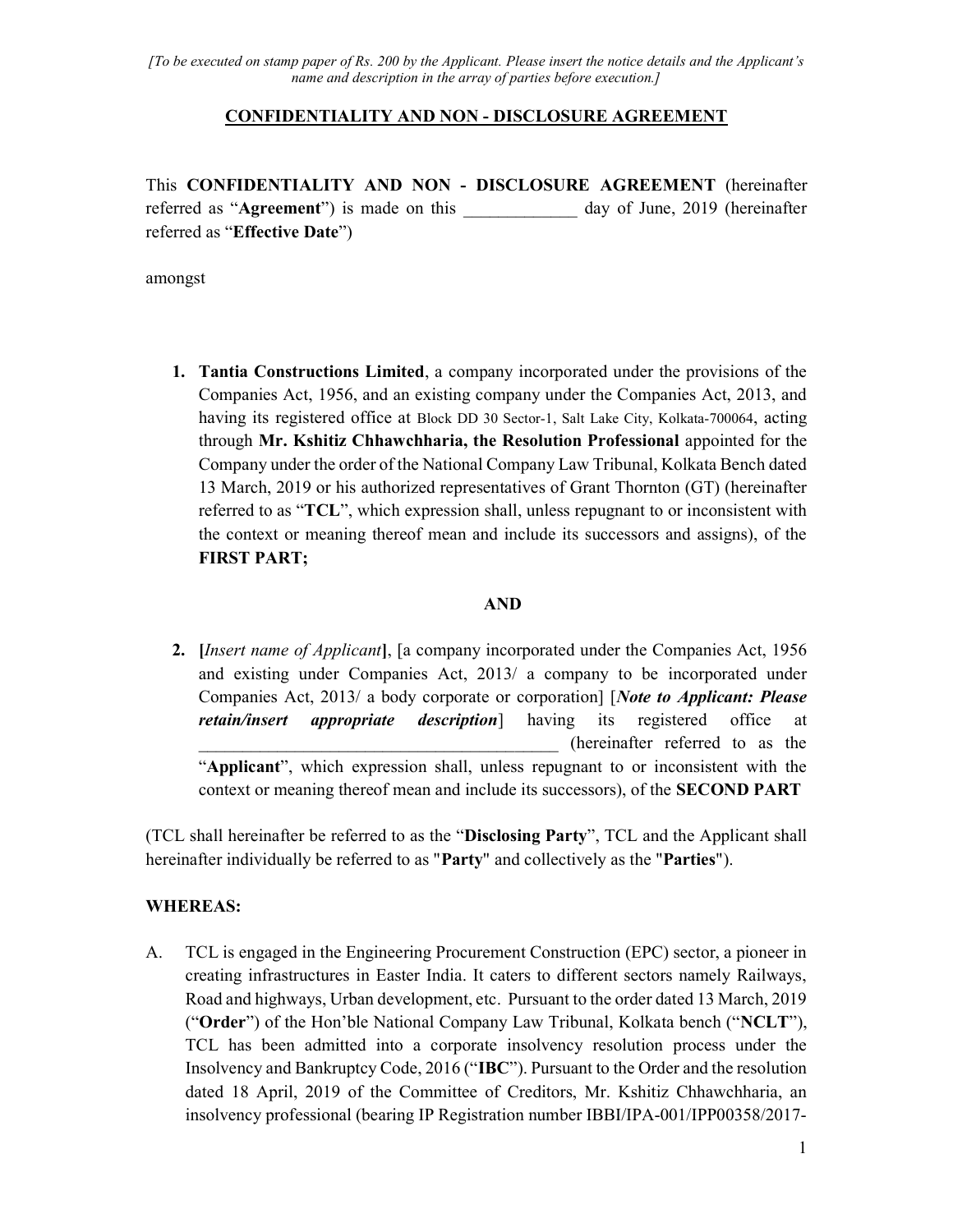18/10616) has been appointed as the resolution professional ("RP") in respect of the Company. In accordance with section 23 (2) read with section  $17(1)(b)$  of the IBC, the powers of the board of directors of TCL are vested with the RP.

- B. The RP has prepared an information memorandum in relation to TCL as per Section 29 (1) of the Insolvency and Bankruptcy Code, 2016 and Regulation 36 of the Insolvency and Bankruptcy Board of India (Insolvency Resolution Process for Corporate Persons) Regulations, 2016 in respect of TCL ("Information Memorandum") The Applicant has submitted its expression of interest for participating in the resolution process for TCL.
- C. To enable the Applicant to prepare a resolution plan or bid and to evaluate the Transaction, TCL may (including through any officers, and/or advisors including, without limitation, duly authorized attorneys, accountants, legal advisors and financial advisors), from time to time, disclose certain "Confidential Information" (hereinafter defined) to the Applicant, including such information as is specified in the Information Memorandum.
- D. The Applicant agrees to enter into this Agreement to, *inter alia*, keep confidential all Confidential Information that may be disclosed to it and/or its Representatives (hereinafter defined), in the manner set out hereinafter.

NOW, THEREFORE, in consideration for the mutual promises and covenants hereunder, TCL and the Applicant agree as follows:

### 1. DEFINITIONS

1.1 "Confidential Information" means any and all information disclosed or submitted to the Receiving Party by or on behalf of Disclosing Party (including by any officers, and/or advisors including, without limitation, duly authorized attorneys, accountants, legal advisors and financial advisors of a Disclosing Party) in written, representational, electronic, verbal or other form and includes (i) all data, materials, prices, debts, products, technology, computer programs, specifications, manuals, business plans, software, marketing plans, financial information, human resource information and any other information; (ii) all technical, commercial, operational, financial, accounting, legal and administrative information, and any notes, analyses, compilations, studies, forecasts, interpretations, memoranda, summaries, reports and other materials which contain, reflect or are based upon, in whole or in part, any of such information; (iii) information about the Transaction, or the terms or conditions or any other facts relating thereto, including, without limitation, the status thereof, that discussions or negotiations are occurring or have occurred, the existence of this Agreement, (iv) information and details regarding the terms, conditions and structure of, and other facts relating to, the Company and/or the Transaction, including the status thereof, whether oral, on paper or computer disk or in electronic format; whether prepared by the Disclosing Party, its advisors or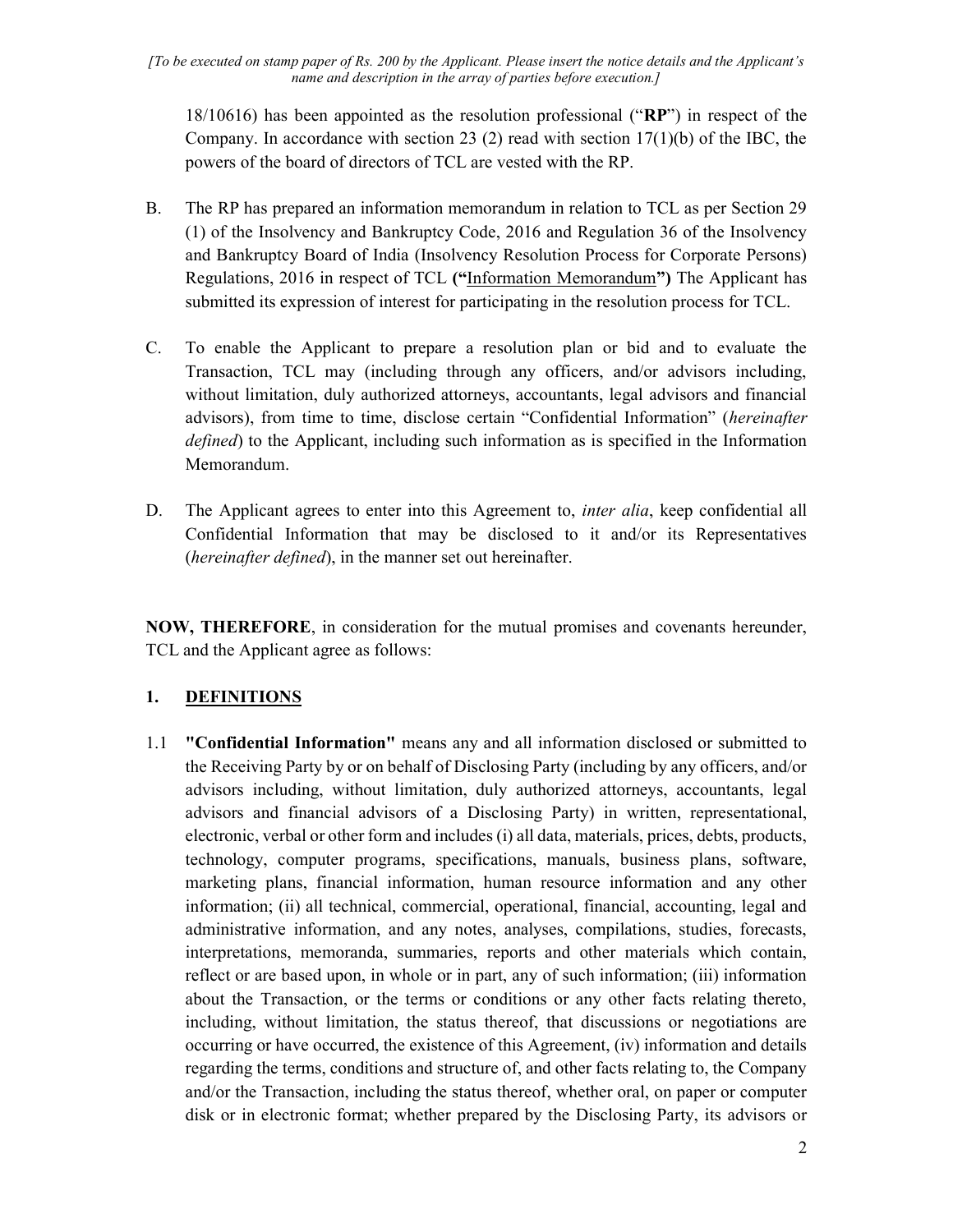other third party on behalf of the Disclosing Party; and/or (v) all reports, analyses, studies, compilations, interpretations or other documents or materials (whether on paper or computer disk or in electronic format) prepared by the Receiving Party or its Representatives which contain, refer to, reflect, enhance, modify, improve, quote or are based upon, in whole or in part, the information mentioned in (i), (ii), (iii) and/or (iv) which is provided to the Receiving Party and/or its Representatives in connection with the Transaction.

- 1.2 "Disclosing Party" shall have the meaning scribed to it in the Title clause above.
- 1.3 "Receiving Party" shall mean the Applicant, receiving confidential information from the Disclosing Party or from any person acting on behalf of the Disclosing Party.
- 1.4 In relation to the Receiving Party, its "Representative" shall means any agent, officer, employee, director, legal or financial advisor, affiliate, investor, counsel, potential financing source who (i) needs to know such information for the sole purpose of the Transaction; (ii) who agrees to keep such information confidential in accordance with the provisions of this Agreement; (iii) who is provided with a copy of this Agreement; (iv) who agrees to be bound by the terms contained in this Agreement to the same extent as if it was a party hereto; and (vi) who has confirmed that it has no conflict with the Disclosing Party, and the term "Representatives" shall be construed accordingly. In relation to any Disclosing Party, its "Representative" shall mean any agent, officer, employee, director, consultant, legal or financial advisor, authorized attorney, accountant and/or any other person duly authorized in this regard.

# 2. USE OF CONFIDENTIAL INFORMATION

- 2.1 The Confidential Information divulged by (or on behalf of) the Disclosing Party to the Receiving Party and/or its Representatives will be received and treated by the Receiving Party and/or its Representatives as  $-$  (i) strictly confidential; (ii) in accordance with applicable law; and (iii) as required under Regulation 36(4) of the Insolvency and Bankruptcy Board of India (Insolvency Resolution Process for Corporate Persons) Regulations, 2016. The Receiving Party and its Representatives shall not, without the prior written consent of the Disclosing Party or as expressly permitted herein, disclose, disseminate, reproduce, quote, share with, refer to, use or make available to any other person, or use or permit others to disclose or use, the Confidential Information in any manner whatsoever other than for the sole purpose as described in Clause 2.2 below. Without prejudice to the above, the Receiving Party and its Representatives shall comply with all provisions of law applicable to confidential information and insider trading.
- 2.2 Notwithstanding the provisions of Clause 2.1 above, the Receiving Party may disclose the Confidential Information received under this Agreement to its Representatives (as defined in Clause 1.4 above) in accordance with applicable laws in relation to confidentiality and insider trading and on a strict "need-to-know" basis, and solely for the purpose of enabling assessment and evaluation of the Transaction ("Purpose").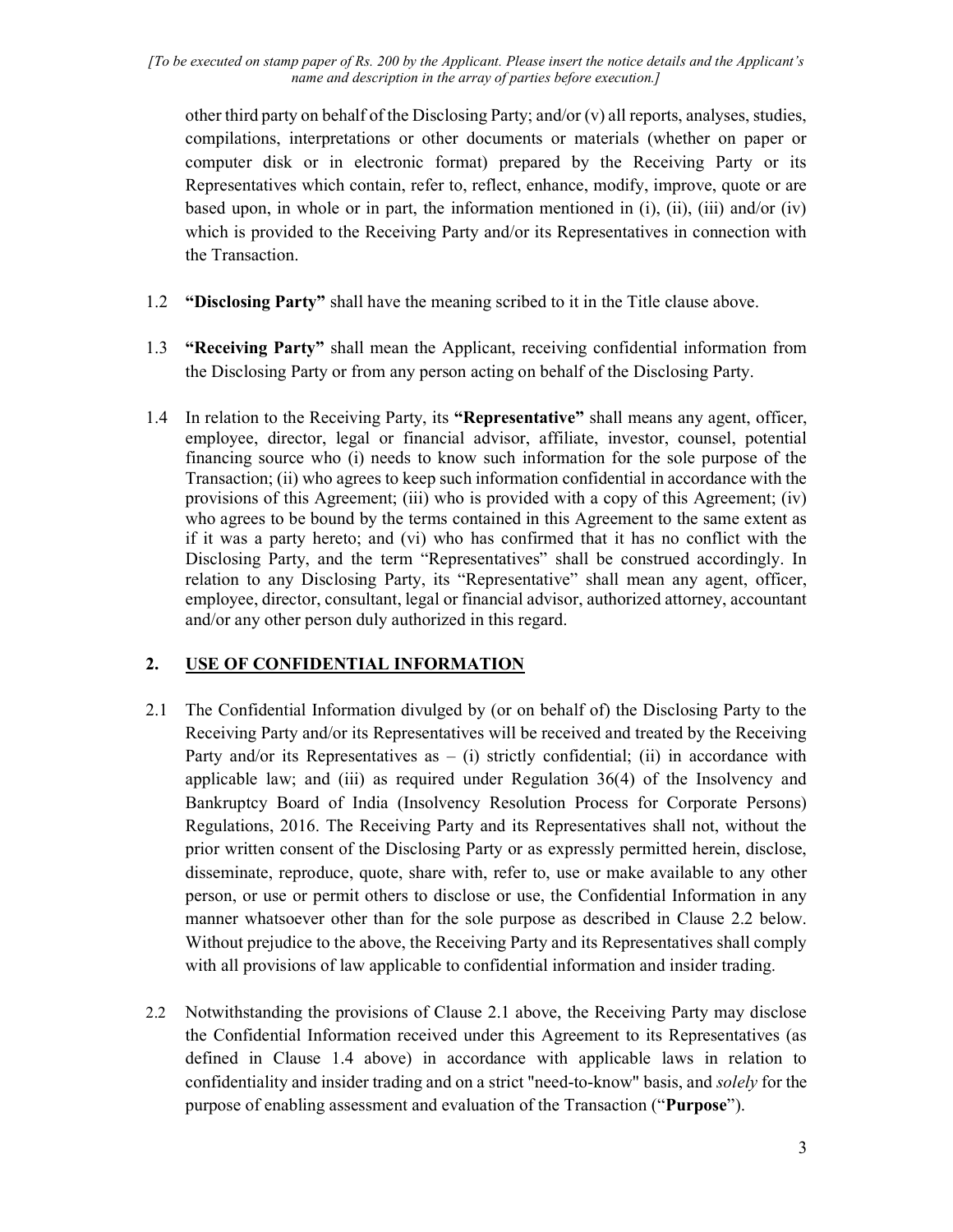- 2.3 The Receiving Party and its Representatives shall exercise the same standard of care in respect of the security and safekeeping of the Confidential Information disclosed hereunder as the Receiving Party and its Representatives exercise in respect of its own confidential information.
- 2.4 In accordance with the provisions of section 29(2) of the IBC, the Receiving Party acknowledges that it is aware and that its Representatives have been advised that applicable securities laws prohibit any person having unpublished price sensitive information about a company from dealing with the securities of that company and the Receiving Party agrees to abide by and cause its Representatives to abide by the terms of such securities laws, including without limitation, the Securities and Exchange Board of India (Prohibition of Insider Trading) Regulations, 2015 as may be replaced, amended or supplemented from time to time and other applicable laws in relation to insider trading and the acquisition of securities and shall indemnify and hold the Disclosing Party and its Representatives, officers, directors, employees, agents and affiliates harmless against any consequences arising from any such violation by the Receiving Party, its Representatives or their affiliates.
- 2.5 The Receiving Party understands and acknowledges that pursuant to the order of the Kolkata bench of the NCLT dated 13 March 2019, the NCLT had commenced the CIRP of the Company and appointed the RP as the interim resolution professional who was subsequently appointed as the resolution professional by the committee of creditors. None of the Disclosing Party nor the RP makes any representation or warranty or inducement, expressed or implied, now or in the future, as to the accuracy, correctness, completeness, fairness or relevance of the Confidential Information. Neither the Receiving Party nor any of its Representatives shall be entitled to rely on the accuracy, correctness, completeness, fairness or relevance of the Confidential Information, whether for the purpose of formulation of the Transaction and/or otherwise in relation to the Company. Further, none of the Disclosing Party nor the RP shall, now or in future, have any liability to the Receiving Party or any other person resulting from Receiving Party's or its Representative's use of the Confidential Information.
- 2.6 Receiving Party shall indemnify and hold harmless the Disclosing Party against all direct losses, damages and liabilities including but not limited to all legal fees and expenses on a solicitor and client basis arising from or connected with any unauthorized disclosure, use or misuse of the Confidential Information whether by itself or its Representatives. The Receiving Party further agrees and undertakes, at its sole cost and expense, to take any and all reasonable measures (including but not limited to court proceedings) to restrain any person to whom it has disclosed Confidential Information, directly or indirectly, from disclosing or using the Confidential Information in violation of this Agreement.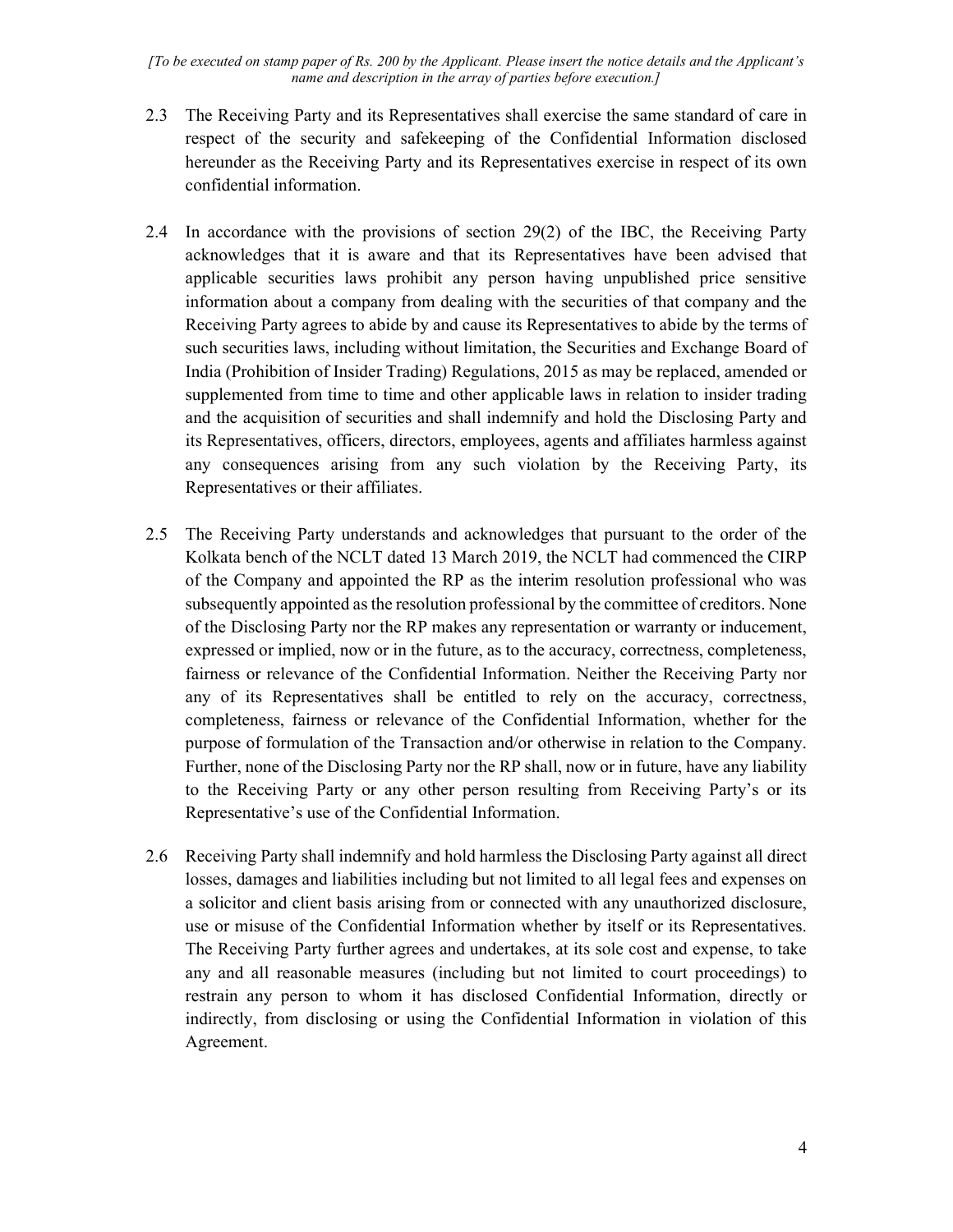- 2.7 The Receiving Party acknowledges that it shall be responsible for any breach of this Agreement by the Receiving Party and/or any of its Representatives, employees or employees of its Representatives.
- 2.8 The Receiving Party shall not, without prior written consent of the Disclosing Party, engage any advisor, whether professional, legal or otherwise, who are already engaged by the Disclosing Party in relation to the corporate insolvency resolution process of the Company
- 2.9 If the Receiving Party decides to not proceed with the Transaction, it will promptly notify the RP in writing of that decision. The Receiving Party shall immediately, upon the earlier of (a) the conclusion of the Transaction; or (b) termination of this Agreement as per Clause 12 below; or (c) a notification by the Disclosing Party, for any reason or for no reason, surrender and return to the relevant Disclosing Party, all Confidential Information in its possession, or destroy the same in accordance with the directives of the Disclosing Party.
- 2.10 The Receiving Party shall not publish any news release or make any announcements or denial or confirmation in any medium concerning this Agreement in any manner nor advertise or publish the same in any medium; and
- 2.11 The Receiving Party shall promptly notify the Disclosing Party of any Confidential Information which has been lost or disclosed or used by any unauthorized third party provided that such notification shall not relieve the Receiving Party from any liability arising from its breach of this Agreement.
- 2.12 The Receiving Party shall protect any intellectual property of TCL which it may have access to which is provided or made available to by the Disclosing Party.
- 2.13 The Receiving Party shall not utilize the Confidential Information to avail any undue gain or undue loss to itself or any other person and shall comply with the provisions of Section 29(2) of the IBC and the rules and regulations prescribed thereunder.

# 3. EXCEPTIONS

The Receiving Party's obligations hereunder, shall not apply to Confidential Information which:

- 3.1 at the time of its disclosure, is in public domain or which after disclosure becomes part of public domain through no fault or wrongful act of the Receiving Party or its Representatives; or
- 3.2 was known to the receiving Party, as evidenced by written documentation, prior to its disclosure in connection with the Transaction provided that the source of such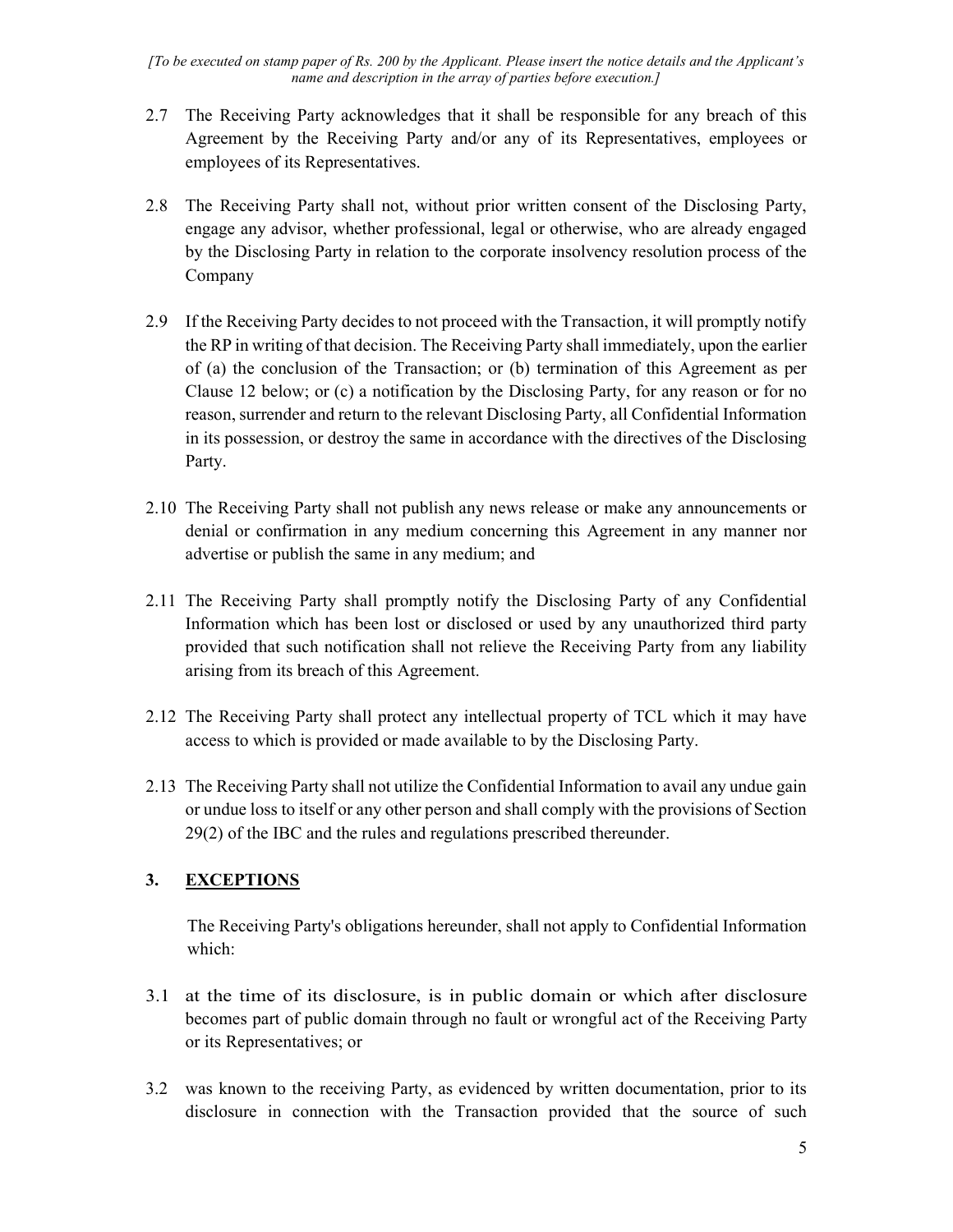information was not known by the Receiving Party or any of its Representatives, after reasonable inquiry and investigation, to be bound by a confidentiality agreement with or other contractual, legal or fiduciary obligation of confidentiality to the Disclosing Party or any other party with respect to such information; and

3.3 is or has been developed independently by the Receiving Party without reference to or reliance on the Disclosing Party's Confidential Information.

### 4. NON- DISCLOSURE OF TRANSACTION

- 4.1 It is agreed that without the prior written consent of the Disclosing Party, the Receiving Party shall not disclose and shall ensure that its Representatives do not disclose to any person or entity (a) that the Confidential Information has been made available to it or its Representatives, (b) that discussions or negotiations are taking place concerning a possible Transaction between the Parties, or (c) any terms, conditions or other facts with respect to any such possible Transaction, including the status thereof.
- 4.2 The Parties agree that unless and until a definitive agreement(s) regarding a Transaction between the Parties has been executed, neither Party will be under any legal obligation of any kind whatsoever with respect to a Transaction by virtue of this Agreement except for the matters specifically agreed to herein. The Parties further acknowledge and agree that each Party reserves the right, in its sole discretion, to reject any and all proposals made by the other Party or any of its Representatives with regard to a Transaction between the Parties and to terminate discussions and negotiations at any time. The Receiving Party further acknowledges that the resolution plan proposed by it may be rejected by the committee of creditors and/or the NCLT at any time.

# 5. NOTICE

The Receiving Party further agrees that all communications (both written and oral) regarding the Confidential Information and/or the Transaction, requests for additional information, and discussions or questions regarding procedures related to the Transaction, will be sent only to TCL through and/or authorized representatives of Grant Thornton (who are assisting RP in discharging his duties as an RP) as authorized by RP and not directly to any of the Company's affiliates or any of their respective directors, officers or employees.

All notices, statements or other communication required or permitted to be given or made under this Agreement shall be in writing in the English language and delivered by hand, or through a reputed international courier company or through speed post to the address set forth below, or by sending it by email (with delivery of a notification with return receipt requested) to the email address set forth below: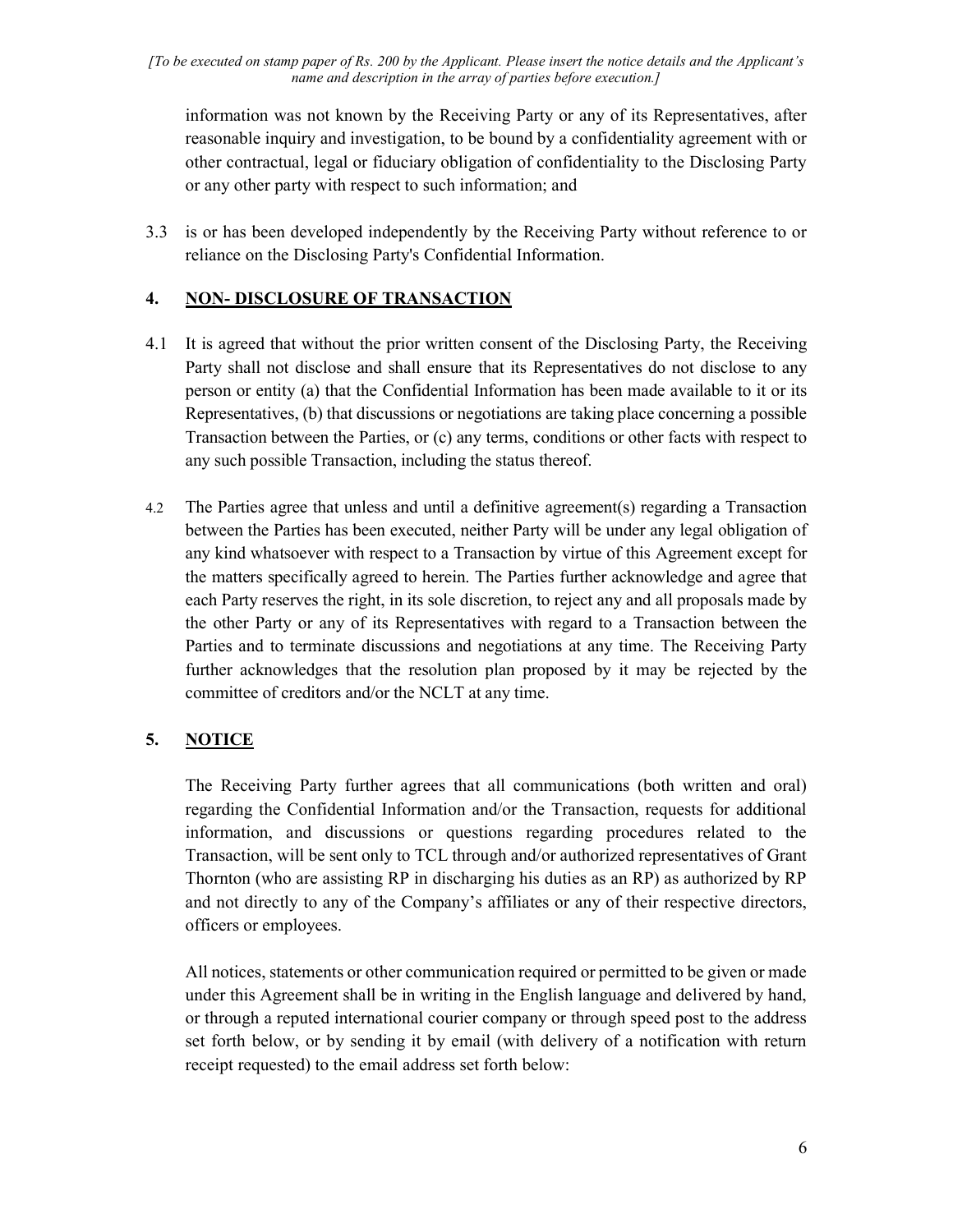#### Notice Details for TCL (RP):

### Mr. Kshitiz Chhawchharia

Resolution Professional Tantia Constructions Limited C/O B. Chhawchharia & Co 8A & 8B, Satyam Tower 3, Alipore Road, Kolkata - 700027 Email: kshitiz@bccoindia.com

### Notice Details for Applicant:  $[to be inserted by the Application]$

#### 6. COMPELLED DISCLOSURE

In the event that the Receiving Party or any of its Representatives are required by applicable law, regulation or any competent judicial, supervisory or regulatory body to disclose any of the Confidential Information, the Receiving Party shall provide the Disclosing Party with prompt written notice of any such requirement so that the Disclosing Party may seek a protective order or other appropriate remedy and/or waive compliance with the provisions of this Agreement. If, however in the opinion of the counsel of the Receiving Party, the Receiving Party or its Representatives are nonetheless, in the absence of such order or waiver, compelled to disclose such Confidential Information, then the Receiving Party may disclose only such portion of the Confidential Information which, in the opinion of its counsel, the Receiving Party is compelled to disclose. The Receiving Party will not oppose any action by the Disclosing Party to obtain reliable assurance that confidential treatment will be accorded the Confidential Information. The Receiving Party and its Representatives will reasonably cooperate with the Disclosing Party in their efforts to obtain a protective order or other appropriate remedy that the Disclosing Party elects to seek to obtain, in their sole discretion.

### 7. OWNERSHIP OF MATERIALS / NO WARRANTY

7.1 Ownership of the Confidential Information, including all intellectual property rights and related rights in the Confidential Information or arising out of the use of the Confidential Information shall at all times remain with the Disclosing Party, in perpetuity and throughout the world. All improvements, derivatives, enhancements, modifications and recommendations to the Confidential Information will also belong exclusively to the Disclosing Party, and the Receiving Party agrees to specifically convey and assign, and hereby do convey and assign to the Disclosing Party all right, title and interest in and to the same in perpetuity and throughout the world. The Receiving Party covenants and agrees to sign any papers and do all acts necessary to secure for the Disclosing Party and/or its successors or assigns, any and all rights, titles and interest in any such improvements, derivatives, enhancements, modifications and recommendations,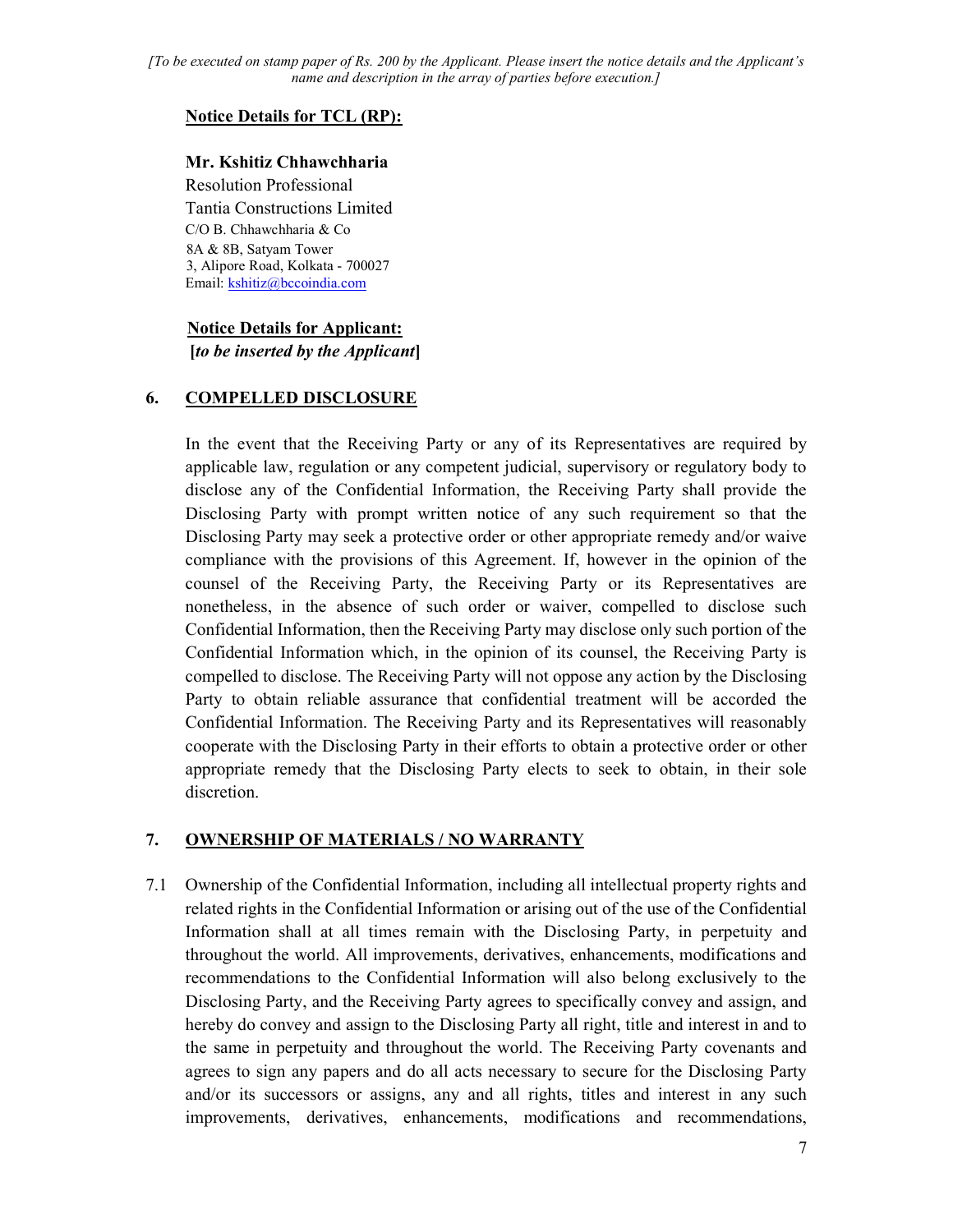including rights to any patent and copyright in any jurisdictions, during the term of this Agreement, or any time thereafter.

#### 8. RETURN OR DESTRUCTION OF CONFIDENTIAL INFORMATION

Within fifteen (15) days of completion of the Transaction, or upon termination of the negotiations in relation to the Transaction or being so requested in writing by the Disclosing Party, the Receiving Party shall promptly return or destroy the Confidential Information including all copies, or reproductions or other media containing such Confidential Information, save for such copies as may be required to be retained by law or for compliance with corporate governance requirements and internal policies and copies of electronically exchanged Confidential Information made as a matter of routine information technology backup. The Receiving Party shall provide a written certificate to the Disclosing Party regarding the destruction within 20 (twenty) days thereafter. Any Confidential Information that is not returned or destroyed shall remain subject to the confidentiality obligations set forth in this Agreement. Notwithstanding the return or destruction of the Confidential Information, the Receiving Party will continue to be bound by its obligations of confidentiality and other obligations hereunder, which shall survive termination of this Agreement.

### 9. INJUNCTIVE RELIEF

The Receiving Party acknowledges that the Confidential Information is valuable to the Disclosing Party and that damages (including, without limitation, all legal fees and expenses on a solicitor and client basis) may not be a sufficient remedy for any breach of its obligations under this Agreement and the Receiving Party further acknowledges and agrees that the remedies of specific performance or injunctive relief (as appropriate) without the necessity of posting bond, guarantees or other securities, are appropriate remedies for any breach or threatened breach of its obligations under this Agreement, in addition to and without prejudice to, any other remedies available to the Disclosing Party at law or in equity.

### 10. INDEMNITY

The Receiving Party hereby agrees to indemnify and hold each of the Disclosing Party and their Representatives harmless, from and against all claims, demands, liabilities, losses, damages, costs and/or expenses (including all legal costs and expenses) suffered or incurred by such other Party or their Representatives due to a breach by the Receiving Party or its Representatives of the provisions of this Agreement.

#### 11. NO LICENSE

Nothing contained herein shall be construed as granting or conferring any rights by license or otherwise in any Confidential Information. The Receiving Party and its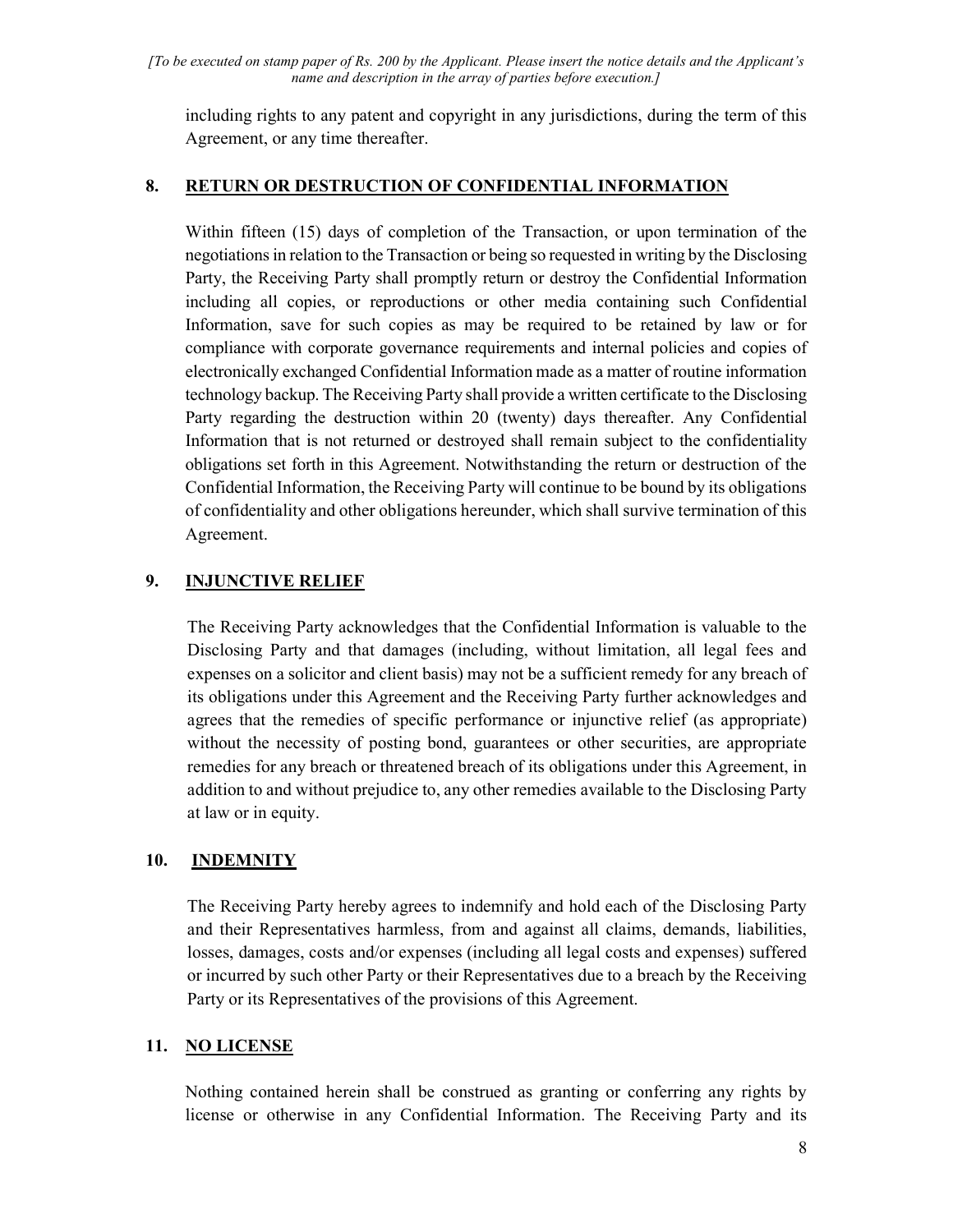Representatives shall not use any Confidential Information as a basis upon which to develop or have a third party develop a competing or similar product.

# 12. TERM

This Agreement shall remain valid and binding on the Parties until 24 months from the Effective Date of this Agreement or such earlier date as may be mutually agreed by Parties in writing. Upon expiry of this Agreement, the confidentiality obligations of the Parties herein shall cease, provided that payment obligations if any that may arise under this Agreement (including under the indemnity Clause 10 above) shall survive the termination of this Agreement.

# 13. GOVERNING LAW

- 13.1 This Agreement shall be governed by and construed in accordance with the laws of India.
- 13.2 With respect to any action, suit or proceeding relating to this Agreement, the Receiving Party agrees to submit to the non-exclusive jurisdiction of the courts of Kolkata.
- 13.3 The Parties agree that Clause 13.2 is for the benefit of the Disclosing Party only, and the Disclosing Party shall not be prevented from taking any action, suit or proceeding relating to this Agreement in any other court or tribunal of competent jurisdiction, if and to the extent permitted under Applicable Laws.

# 14. MISCELLANEOUS

- 14.1 This Agreement constitutes the entire agreement amongst the Parties with respect to the subject matter hereof and supersedes all prior and contemporaneous agreements, representations, and understandings, whether written or oral, except obligations imposed by law which shall be deemed a part of this Agreement. This Agreement may not be amended except in writing signed by all the Parties hereto. No failure or delay by any Party in exercising any right hereunder or any partial exercise thereof shall operate as a waiver thereof or preclude any other or further exercise of any rights hereunder. The invalidity or unenforceability of any provision of this Agreement shall not affect the validity or enforceability of any other provisions of this Agreement, which shall remain in full force and effect. Nothing in this Agreement shall be implied, except as required under statue.
- 14.2 This Agreement may not be amended or terminated except pursuant to a written agreement duly executed between the Parties.
- 14.3 If any term or provision of this Agreement is determined to be unenforceable by reason of its extent, duration, scope or otherwise, then the Parties contemplate that the court making such determination shall reduce such extent, duration, scope or other provision